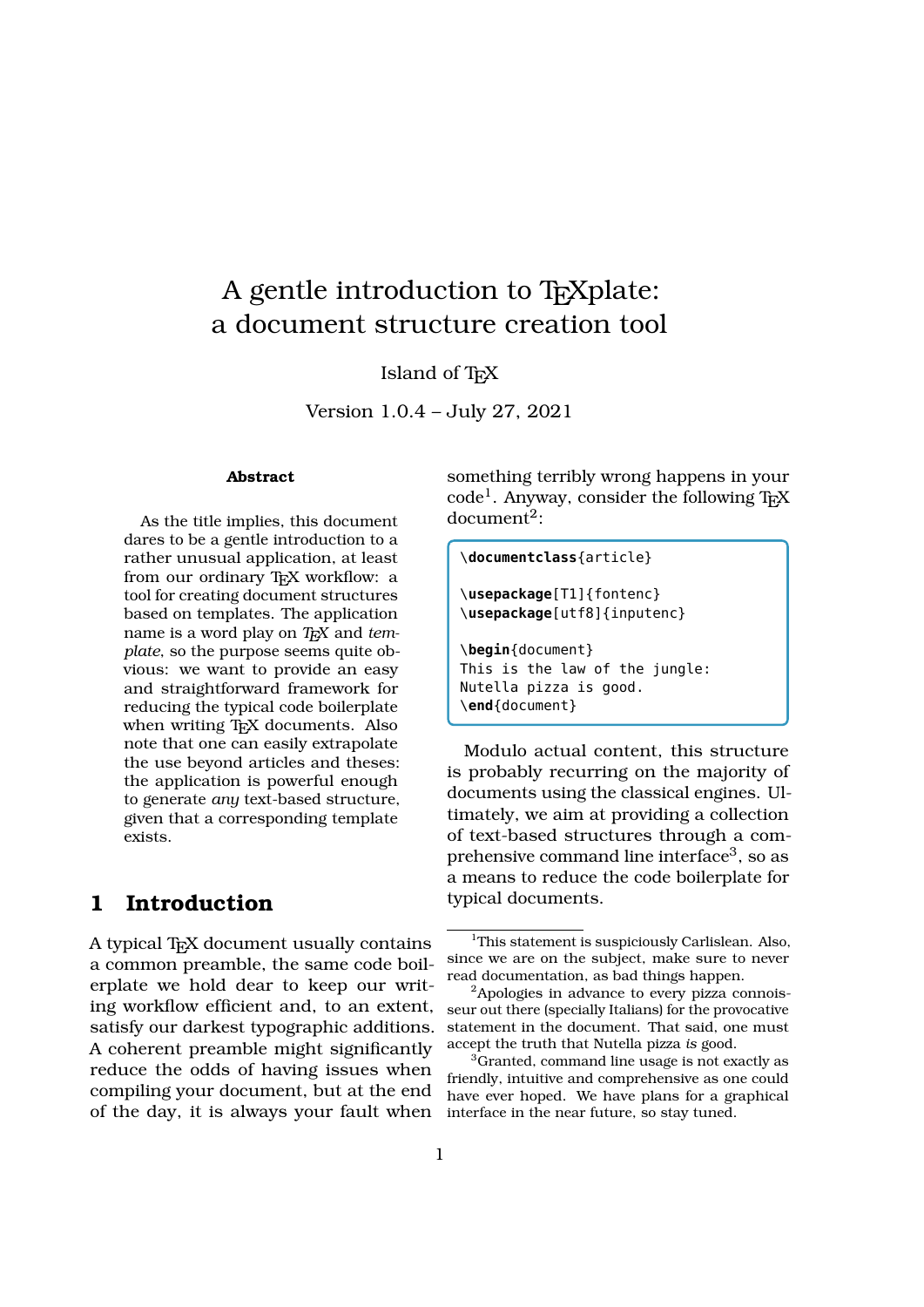### **2 Concepts**

Before introducing the command line application itself, we need to establish a common foundation and formally present a couple of concepts in which our tool is built. Consider this section as a primer to such elements.

### **2.1 Template**

A template is basically a textual structure with certain entry points, in a sort of *fill in* the blanks fashion. For T<sub>E</sub>Xplate, we rely on a template language provided by the Apache Foundation named VTL (or Velocity, for short), in its latest 2.0 specification, as of the writing of this manual.

#### **Disclaimer**

*We do not intend to cover the language specification on its full glory in this manual. However, we might pinpoint and highlight some characteristics whenever relevant to the context.*

For our purposes, the basic structure of any text-based document constitutes a template. For instance, the T<sub>E</sub>X document originally presented in Section 1, modulo actual content, can certainly act as a verbatim template:

```
\documentclass{article}
\usepackage[T1]{fontenc}
\usepackage[utf8]{inputenc}
```
\**begin**{document}

\**end**{document}

Note, however, that this template, as it is, does not hold any variables, con-tion for further details.

ditional flows or sophisticated language constructs. The next concepts will build upon variables in the text, as a means to enhance the template expressiveness.

#### **2.2 Map**

A map is a collection of variables and values instantiated at run time and available within the template context. Since these values are specified in the command line, T<sub>E</sub>Xplate initially casts them as strings. It is worth noting, however, that these string values can be converted to arbitrary types later on through special functions named handlers in the template specification (see Section 4.3 for further details). Regarding syntax, a variable bar in the command line is referenced as a variable \$bar inside the template context. Note that all methods from the corresponding type class are available in the variable scope, since a variable acts like a proper Java object. However, note that it is highly advisable to verify whether a variable is defined before invoking any method. For instance, consider the following excerpt:

#if(\$name) Hello, my name is \$name. #else Hello, my name is John. #end

In this excerpt, observe that \$name is a variable. If such variable is properly specified in the command line, it will be set accordingly in the template context and the corresponding conditional branch is handled. Please refer to the VTL specifica-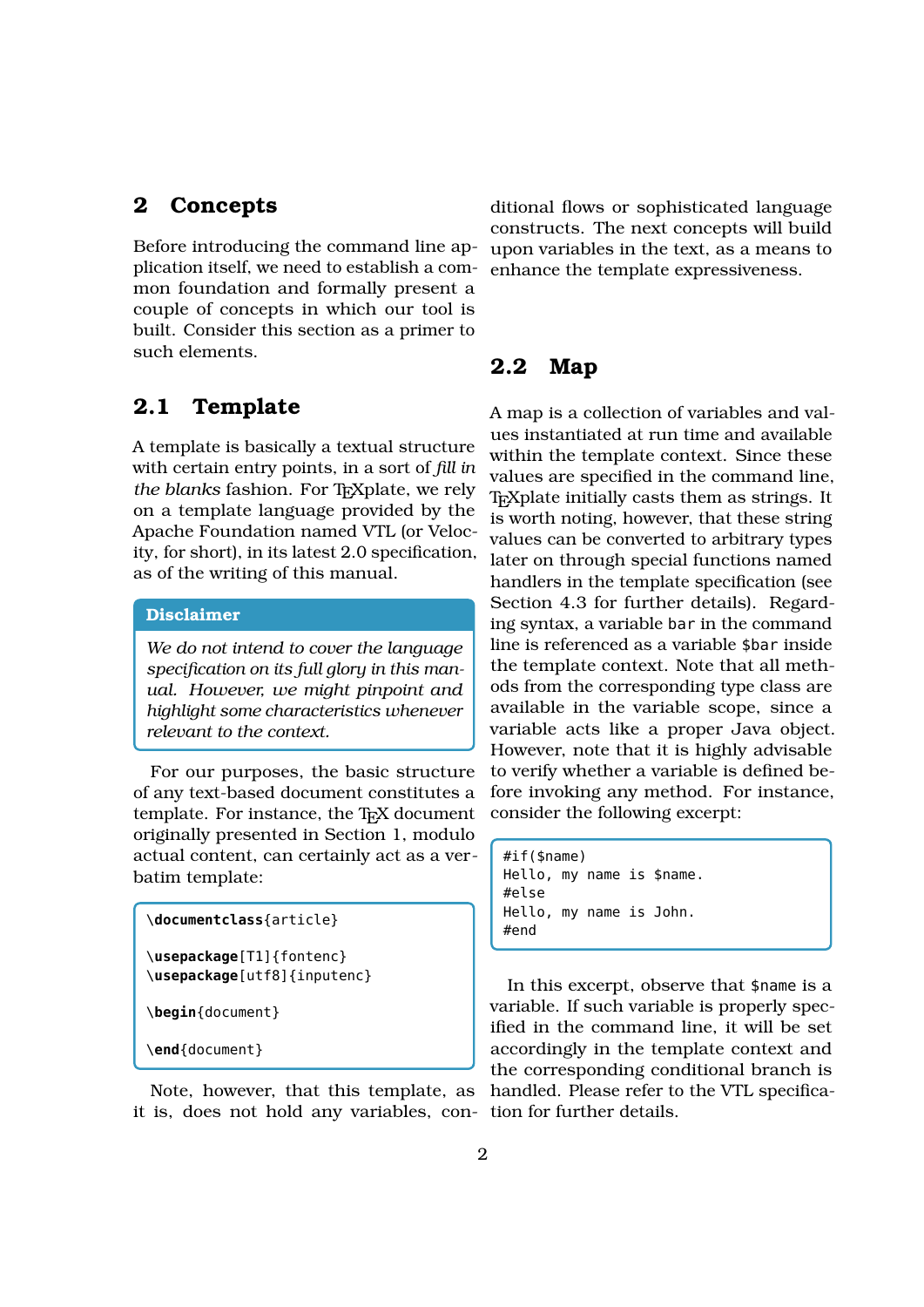#### **Disclaimer**

*Ultimately, Java objects will rely on the* toString() *method when the template is actually rendered, so there is no need to worry about converting arbitrary values back to strings.*

The map is specified at run time, in the command line. It is important to observe that a variable might be marked as mandatory by the template (more on that later, when discussing the template specification in Chapter 4), so the absence of such variable in the map will trigger an exception and the tool will prematurely end.

## **3 Command line**

Our tool is a typical command line application, so we need to invoke it by simply typing texplate in the terminal:

#### \$ texplate

Provided that T<sub>E</sub>Xplate is properly available in the underlying operating system, we will get a lovely, colourful output in our terminal, along with a couple of scary messages telling that some required options are missing. Our tool provides four options, described as follows. Strictly speaking, there is only one mandatory option. The remainder might be optional, depending on certain scenarios.

### **3.1 Output**

The following examples are valid entries to this option:

-o mydoc.tex -o=mydoc.tex --output mydoc.tex --output=mydoc.tex

The name is arbitrary, so you can use anything to your heart's desires. Keep in mind, however, that an existing file will be mercilessly overwritten. Also, make sure the path has the proper permissions for writing the output file.

#### **3.2 Template**

Referred as either -t (short representation) or --template (long representation), this option holds the reference to the template to be potentially merged with data and properly generated. The basic syntax is detailed as follows (note that \$article refers to the template identifier):

```
-t article
-t=article
--template article
--template=article
```
The provided string should match the template identifier (or file name), otherwise T<sub>E</sub>Xplate will raise an error complaining about the missing reference. The template identifier will be discussed later on, in Section 4.1. For a discussion on file name lookup, see Section 4.2.

#### **3.3 Map**

Referred as either -o (short representation) Referred as either -m (short representation) or --output (long representation), this op-or --map (long representation), this option tion holds the output file in which the holds a map entry, defined as a key=value chosen template will be effectively written. ordered pair (mind the = symbol used as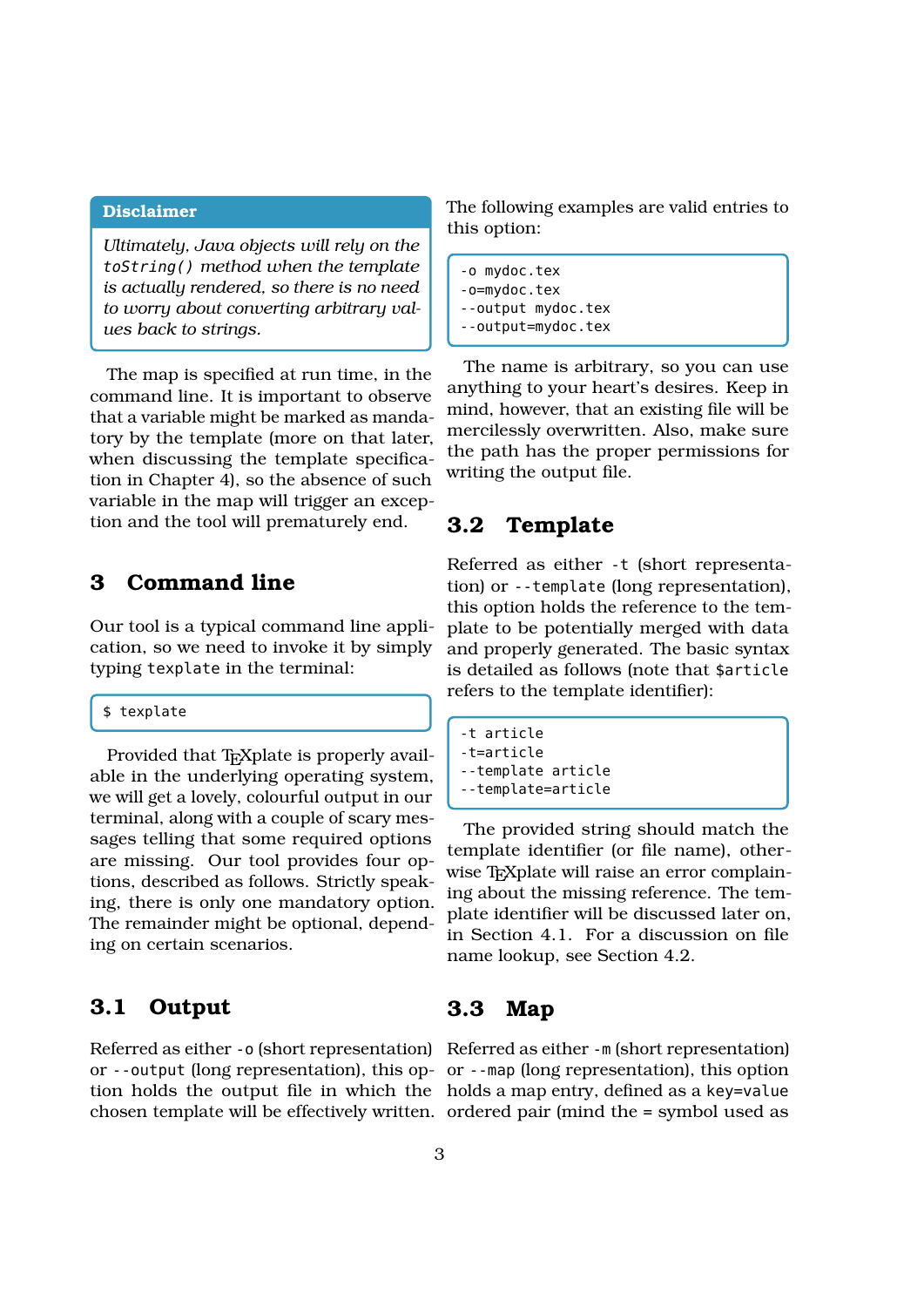entry separator). This option can be used multiple times. The following examples are valid entries to this option (note that foo and bar refer to an arbitrary map entry key and value, respectively):

```
-m foo=bar
```
- -m=foo=bar
- --map foo=bar
- --map=foo=bar

The map entry denotes a variable in the template context, where the key is the variable name and the value is set to be the initial state of such variable. As the --map option can be used multiple times, consider the following scenario, where the map entry key is repeated:

--map foo=1 --map foo=2 --map foo=3

The final value associated to foo is set to be the rightmost occurrence of the corresponding pair in the command line.

## **3.4 Configuration**

T<sub>E</sub>Xplate also offers a configuration file in which the tool can read template data, for automation purposes. The configuration file is written in a text-based format named TOML<sup>4</sup> and can hold at most two sections: the template name as a string (with the same behaviour of --template in the command line) and the contextual data map, with keys and associated values. A configuration file can have at least one of such sections, but never be empty. Consider the following configuration file:

```
template = "article"
[map]
country = "Germany"
year = 2020articles = [ "Die", "Der", "Das" ]
```
Observe that, contrary to the --map option in the command line, the [map] section in the configuration file accepts values other than strings (e.g., integers and lists of strings).

#### **Disclaimer**

*Please keep in mind that map entries in the configuration file are not subjected to handlers (when available), as their command line counterparts are.*

Command line options have priority over values originated from the configuration file. Given the previous configuration file, consider the following scenario:

\$ texplate -c config.toml -t book

Even though article was the template set in the configuration, the --template option has higher priority and thus the template is set to book, as it is defined in the command line. The same logic is applied to map entries.

#### **Disclaimer**

*Observe that, if a configuration file is being used and has no template key, the* --template *option automatically becomes mandatory.*

Note that  $T_F X$ plate has support for just one configuration file at run time. Support for multiple configurations might be added in the near future.

<sup>&</sup>lt;sup>4</sup> According to Wikipedia, TOML is a configuration file format intended to be easy to read and write due to obvious semantics and designed to map unambiguously to a dictionary. The syntax consists of entry pairs, sections and comments.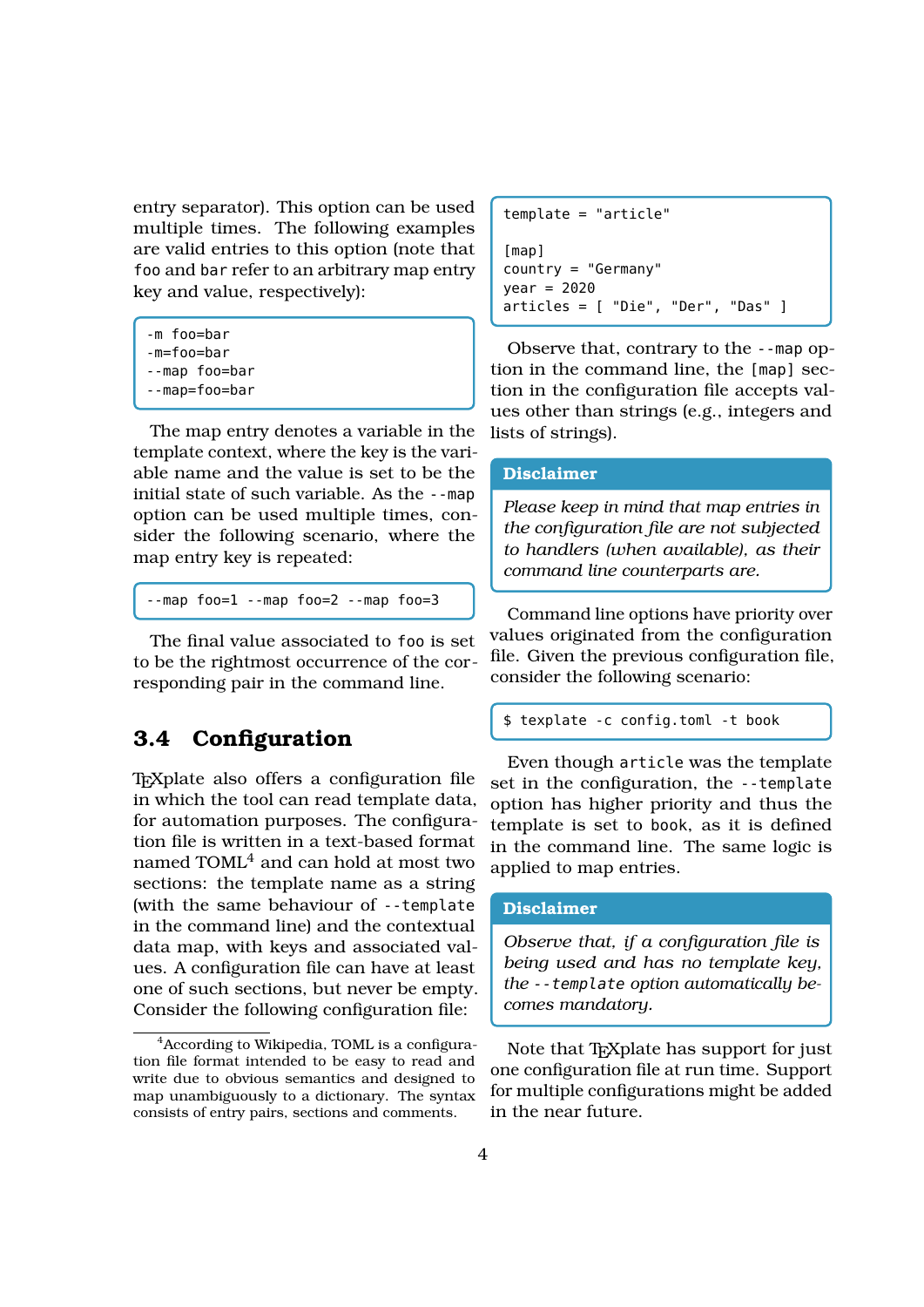### **4 Template specification**

T<sub>E</sub>Xplate uses predefined templates to generate text-based structures. Similar to the configuration structure presented in Section 3.4, the tool relies on text-based files written in TOML for holding the template specifications.

#### **4.1 Naming scheme**

For starters, a template has an identifier, a name that logically represents the text-based structure to be generated. Observe that the name corresponds to the reference used later on in the --template option in the command line. A template file name has to match this identifier, so e.g., the article reference is automatically linked to the article.toml file which contains the template specification.

#### **Disclaimer**

*Observe that TEXplate's lookup system is case-sensitive, so make sure to always reference the correct name.*

Although there are no hard limitations on a template name, it is advisable to keep it short and concise, with no spaces whatsoever<sup>5</sup>. As a consequence, potential issues with extended characters in the Unicode range and command line escaping are avoided, and thus our beloved tool might just work as expected.

## **4.2 Directory lookup**

T<sub>E</sub>Xplate employs a lookup system that basically searches two locations for template files (specifications written in the TOML format), in order of priority:

- 1. ~/.texplate/templates which refers to a path structure from the user home directory.
- 2. The application's resources which refers to a files within the JAR file. You can use a ZIP viewer to look at the templates there.

For instance, as a means to illustrate the concept of directory lookup, consider the following command line command:

```
$ texplate -t article -o mydoc.tex
```
T<sub>E</sub>Xplate will look for a template file named article.toml in the path structure from the user home directory, as seen in #1. If the file is found, the search ends and the tool proceeds to the template generation. Otherwise, TEXplate will attempt to look in its own template folder for a match. If found, the tool will use this file reference. If the template file is not found in any of the two locations, the tool reports the issue and prematurely ends.

if the argument provided to -template holds no .toml extension, TEXplate will handle it as a string and fallback to the default template lookup, previously described. Otherwise, the tool will handle it as a path reference and read the template from it. Consider, for instance, these scenarios:

```
--template article
```
In this scenario, T<sub>E</sub>Xplate searches for article.toml in the default directories (home and application, in that order).

<sup>5</sup>Another Carlislean statement would remind us that people who put spaces in their file names deserve no sympathy. At all.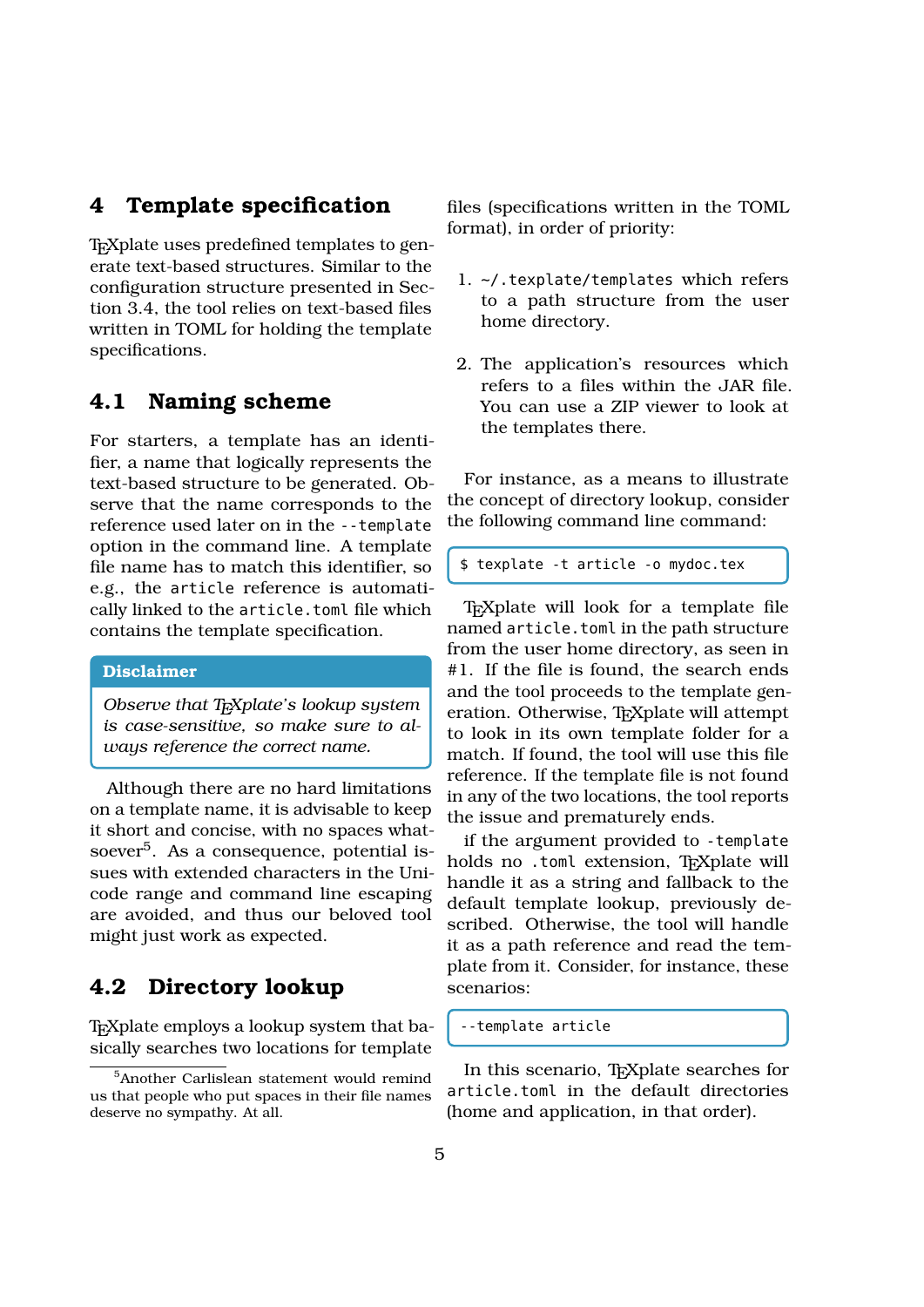```
--template article.toml
```
In this scenario, T<sub>E</sub>Xplate searches for article.toml in the working (current) directory.

```
--template dir/article.toml
```
In this scenario, T<sub>E</sub>Xplate searches for article.toml in the dir/ subdirectory. Note that absolute and relative paths are supported.

### **4.3 Handlers**

A map entry, when obtained from the command line through the --map option, holds a string value. T<sub>E</sub>Xplate provides a straightforward way to convert string values to arbitrary types through special functions named handlers in the template specification. The following handlers are available for type conversion:

- to-csv-list: this handler, as the name implies, converts a string to a list of comma-separated values. The implementation attempts to respect quoted elements, when available.
- to-boolean: this handler converts a string to a boolean value, based on the following patterns: true and false, 1 and 0, and yes or no.
- to-string-list-from-file: this handler, as the name implies, converts a string into a file reference and attempts to read its contents into a list of lines. If the file reference does not exist or is somehow invalid, an empty list is assigned instead.

When type conversion is needed in the template logic, handlers are assigned to

map keys in the corresponding specification, detailed later on, in Section 4.4.

#### **Disclaimer**

*Handlers are internal functions provided by T<sub>E</sub>Xplate that map String values to arbitrary types.*

When referencing handlers, make sure to write the correct name in the template specification, so the lookup and subsequent call work as expected.

#### **4.4 Template structure**

The template structure holds at most two sections: the template itself and an optional [handlers] section holding the handlers to be applied to certain map entries. The following keys are required for the first section (i.e., the template definition):

• name: this key holds a string value that denotes the template name. Observe that TEXplate requires this key to hold the exact value of the template identifier, as described in Section 4.1.

name = "mytemplate"

• description: this key holds a string value that provides a short yet meaningful description for the template being written. It is usually suitable to use the """ (triple double quotes) notation for this key, as it allows long strings to span multiple lines (and ignore line breaks).

```
description = """
A simple template used to
illustrate the template
structure.
```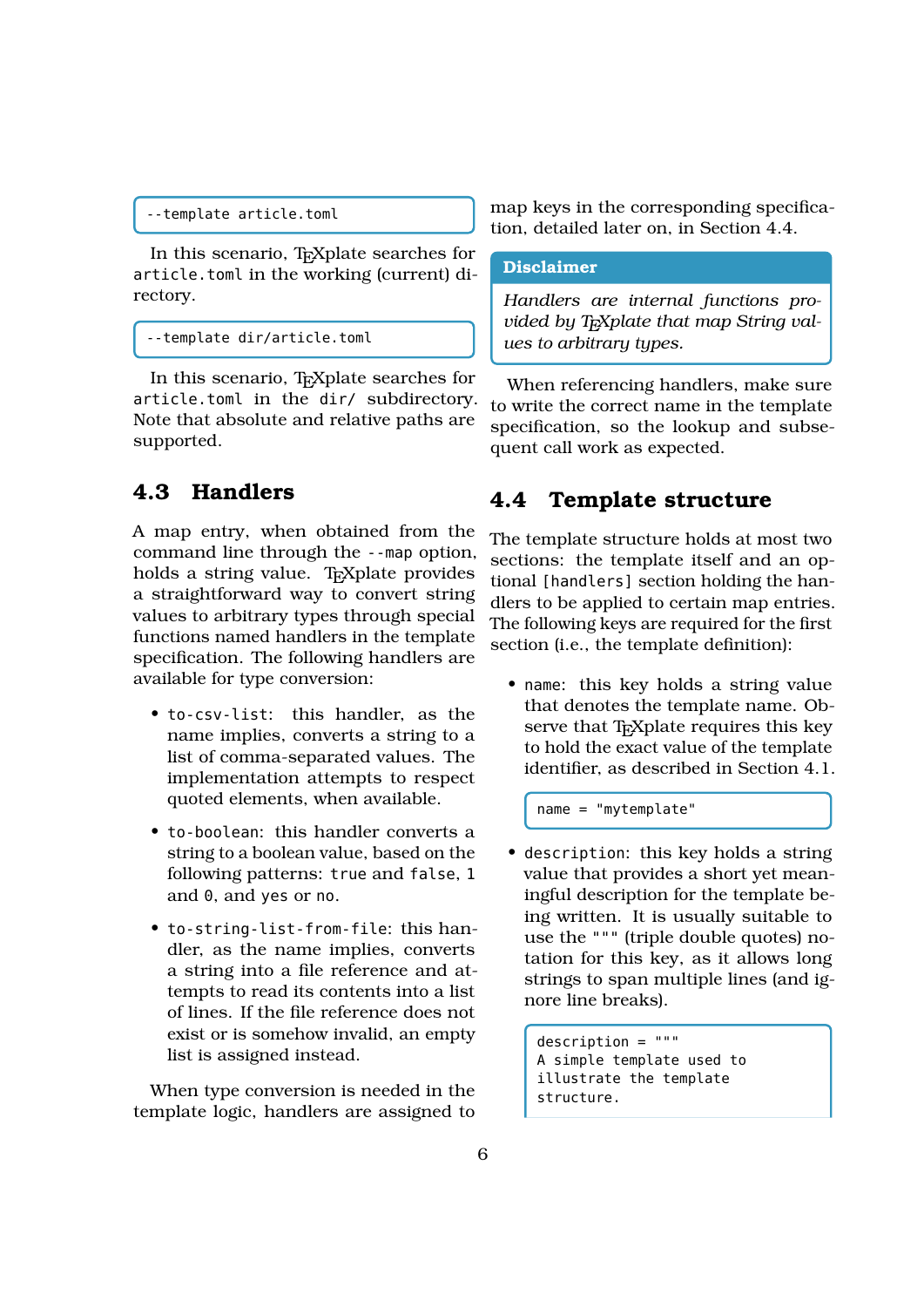```
"" ""
```
• authors: this key, as the name implies, holds a list of strings denoting the template authors, for obvious blaming purposes, in case anything goes terribly wrong<sup>6</sup>.

authors = [ "Alice", "Bob" ]

• requirements: this key holds a list of strings denoting potential requirements for the template. For instance, the template might require some variables to be specified at run time, either through the command line or configuration file:

requirements = [ "names" ]

If the requirements are not complied, T<sub>E</sub>Xplate will report the issue and prematurely end. When the template imposes no requirements at all, make  $\overline{5}$ sure to provide an empty list:

requirements =  $[ ]$ 

• document: this key, as the name suggests, holds the actual text-based document, written using the VTL specification (or any subset of it). It is usually suitable to use the ''' (triple single quotes) notation for this key, as it allows raw strings (i.e., literal reproduction with no need of escaping characters) and multiple lines while respecting breaks.

```
document = '''
These are the names:
\begin{itemize}
#foreach ($name in $names)
  \item $name
#end
\end{itemize}
'''
```
The [handlers] section, as the name indicates, holds potential handler references to be applied to certain map entries. These references are set as strings. For instance, \$names is actually a list of strings, so a type conversion has to be employed:

```
[handlers]
names = "to-csv-list"
```
Observe that, if there is no need for handlers in the template structure, this section might safely be omitted.

## **5 A complete example**

Now that all concepts are formally introduced in the previous chapters, it is time to glue everything together. The following steps cover the basics from creating a template to merging data into it:

1. First and foremost, let us create a template named mytemplate, inspired on the previous content presented in this user manual. The naming scheme, as well as the directory structure, must be respected, so open your favourite editor $\bar{7}$  and create the following file:

 $6$ Of course, it is important to observe that an error, exception or issue is definitely *not our fault*.

<sup>7</sup>Your favourite editor should be vim, of course. Anything else is simply wrong and unacceptable.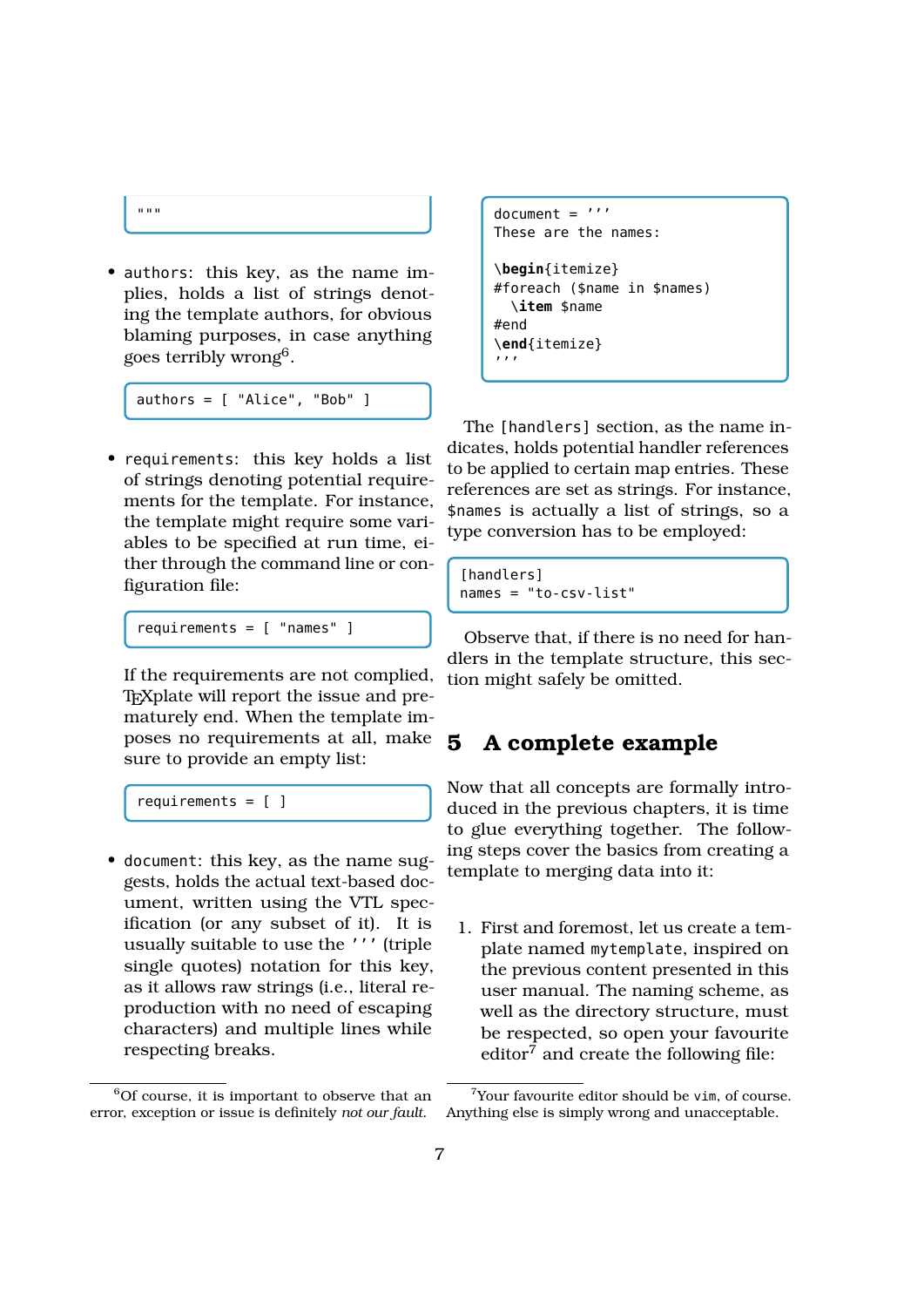```
$ mkdir -p ~/.texplate/templates/
$ cd ~/.texplate/templates/
$ vim myarticle.toml
```
2. Now, add the following content to the newly created mytemplate.toml file:

```
name = "mytemplate"
description = """
A simple template used to
illustrate the template
structure.
^{\rm m} m ^{\rm m}authors = [ "Alice", "Bob" ]
requirements = [ "names" ]
document = '''These are the names:
\begin{itemize}
#foreach ($name in $names)
  \item $name
#end
\end{itemize}
'''
[handlers]
names = "to-csv-list"
```
3. Done, the template is ready to be used! Now, simply call T<sub>E</sub>Xplate in the command line and provide the required map entry, as seen as follows:

```
$ texplate -t mytemplate -m
   names=John,Jane -o list.tex
```
The output (i.e., the template merged with the provided data) will be written to a text-based file named list.tex.

4. When running T<sub>E</sub>X plate, this is the expected output to be displayed in the command line (note that the layout is slightly modified due to space constraints in this user manual):

TeXplate 1.0.4, a document structure creation tool Copyright (c) 2020, Island of TeX All rights reserved. Configuration file mode disabled ......... [ DONE ] Entering full command line mode ..... [ DONE ] Please, wait... Obtaining reference ... [ DONE ] Composing template .... [ DONE ] Validating data ....... [ DONE ] Merging template and data .............. [ DONE ] Done! Enjoy your template! Written: 78 B

5. Great, everything worked as expected! Now, let us check the contents of the newly generated list.tex file:

```
$ cat list.tex
These are the names:
\begin{itemize}
  \item John
  \item Jane
\end{itemize}
```
As seen in the previous output, the template and provided data were successfully merged.

6. Let us reproduce the same output with a configuration file. Observe, however, that handlers are not applied to map entries in the configuration file, so we have to explicitly set names as a list of strings. Let us create a configuration file named config.toml in the current directory: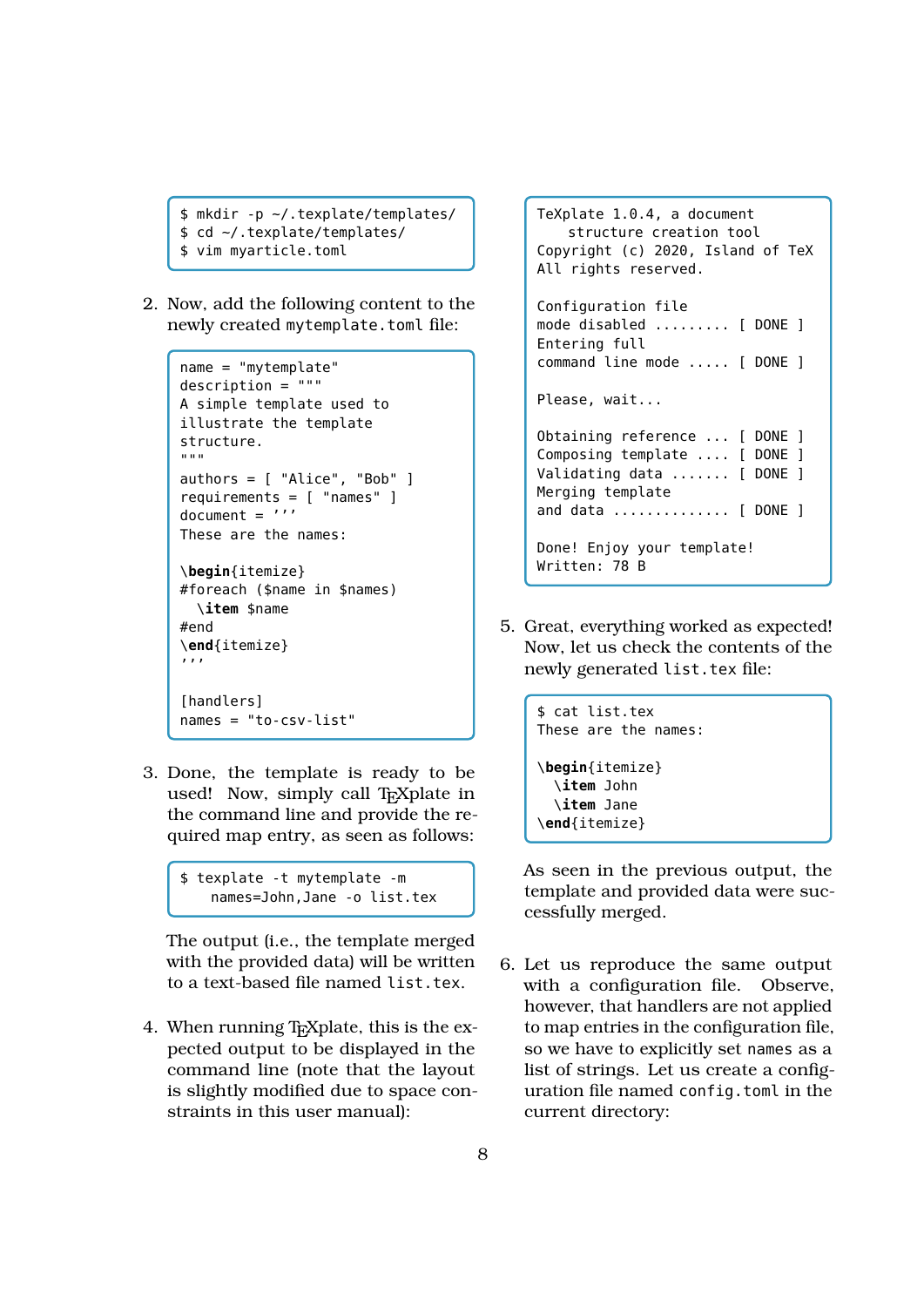```
$ vim config.toml
```
Now, add the following content to the newly created config.toml file:

```
template = "mytemplate"
[map]
names = [ "John", "Jane" ]
```
7. The new call to TEXplate, given the aforementioned configuration file, is slightly different than the previous one (step 3), so write the following entry in the command line:

```
$ texplate -c config.toml -o
   list.tex
```
8. The output is pretty much the same obtained in the previous call (step 4), except for the following lines acknowledging the configuration file mode:

```
Checking
configuration .......... [ DONE ]
Adjusting variables
from file .............. [ DONE ]
```
The final lines from T<sub>E</sub>Xplate indicate everything worked as expected:

```
Done! Enjoy your template!
Written: 78 B
```
9. The generated list.tex file has exactly the same contents as illustrated in step 5. It is important to remember that an existing output file will be mercilessly overwritten.

The previous steps described how T<sub>E</sub>Xplate works, from creating a template to merging data into it, as a means to generating a text-based document. Chapter 6 presents text-based templates shipped with our tool, as well as the available variables in the document context.

## **6 Included templates**

T<sub>E</sub>Xplate ships with the following textbased templates, automatically available from the application directory:

## **article**

This reference holds a simple template for the default article class, with support for new engines (with fontspec fallback), babel languages, geometry options, generic packages, and Ti*k*Z and corresponding libraries. There are no requirements for this template. Available variables are described as follows:

• xetex: boolean value, changes the default behaviour to accommodate the XeT<sub>E</sub>X engine. Typical fontenc and inputenc packages are replaced by fontspec when this variable holds true (semantically equivalent).

-m xetex=true

• luatex: boolean value, changes the default behaviour to accommodate the LuaT<sub>E</sub>X engine. Typical fontenc and inputenc packages are replaced by fontspec when this variable holds true (semantically equivalent).

-m luatex=true

• options: string value, holds the document class options, when applied.

-m options=12pt,a4paper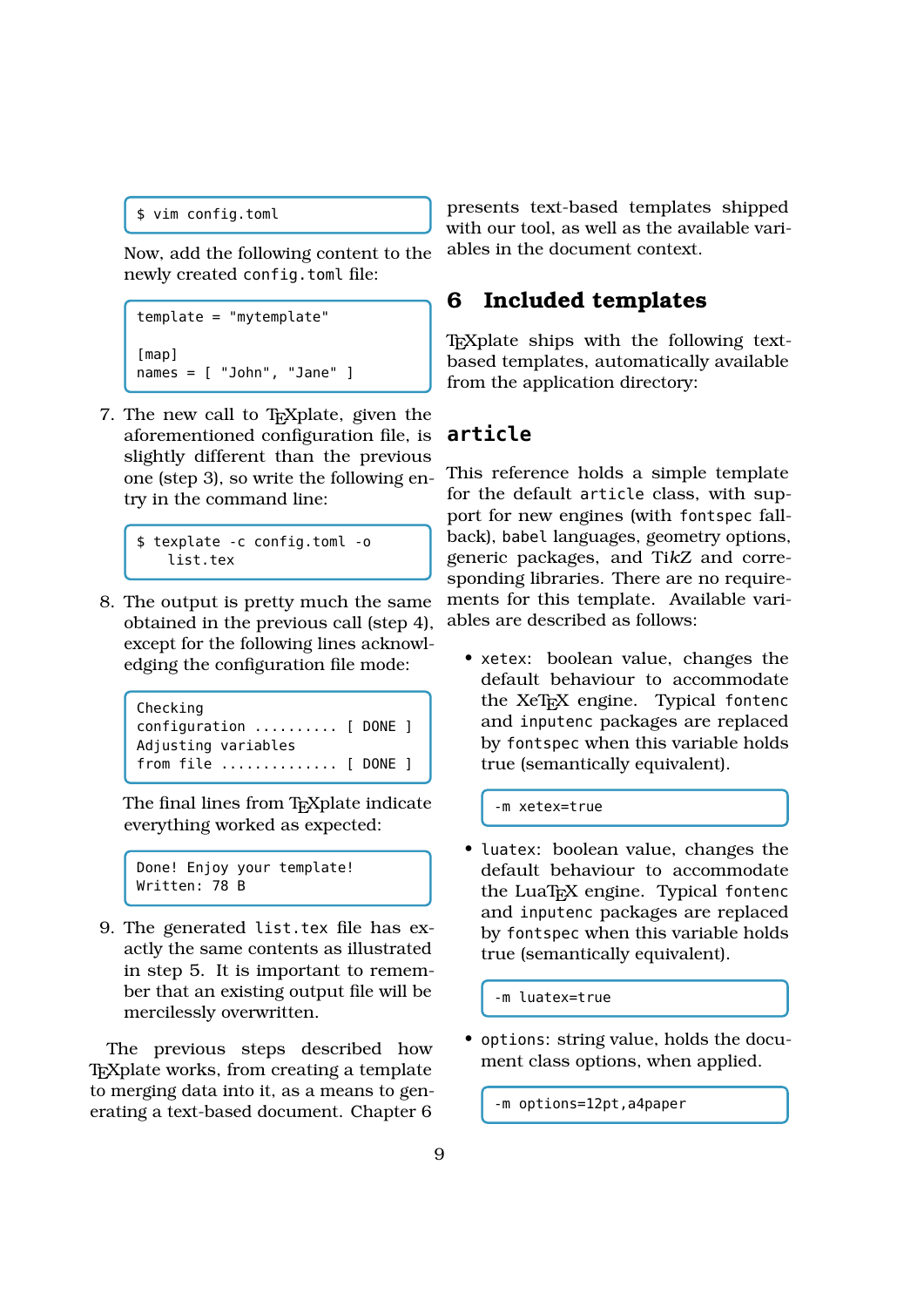of languages supported by the babel package. Keep in mind that the last scribed as follows: entry in the sequence is set to be the default language.

-m babel=english,italian

• geometry: string value, holds the options for the geometry package. It is important to note that order matters.

-m geometry=margins=2cm

• packages: list of strings, holds a list of packages to be included in the document preamble, in the specified order.

-m packages=longtable,array

• tikz: boolean value, checks whether the document should include support for Ti*k*Z in the preamble.

-m tikz=true

• libraries: list of strings, holds a list of Ti*k*Z libraries to be included in the document preamble, in the specified order. It is important to observe that this variable has no effect whatsoever if the tikz variable is either not set or does not hold true.

-m libraries=automata,positioning

### **standalone**

This reference holds a simple template for the standalone class, with support for new engines (with fontspec fallback), babel languages, geometry options, generic packages, and Ti*k*Z and corresponding

• babel: string value, holds a sequence libraries. There are no requirements for this template. Available variables are de-

> • xetex: boolean value, changes the default behaviour to accommodate the XeTEX engine. Typical fontenc and inputenc packages are replaced by fontspec when this variable holds true (semantically equivalent).

-m xetex=true

• luatex: boolean value, changes the default behaviour to accommodate the LuaT<sub>E</sub>X engine. Typical fontenc and inputenc packages are replaced by fontspec when this variable holds true (semantically equivalent).

-m luatex=true

• options: string value, holds the document class options, when applied.

-m options=12pt,a4paper

• babel: string value, holds a sequence of languages supported by the babel package. Keep in mind that the last entry in the sequence is set to be the default language.

-m babel=english,italian

• geometry: string value, holds the options for the geometry package. It is important to note that order matters.

-m geometry=margins=2cm

• packages: list of strings, holds a list of packages to be included in the document preamble, in the specified order.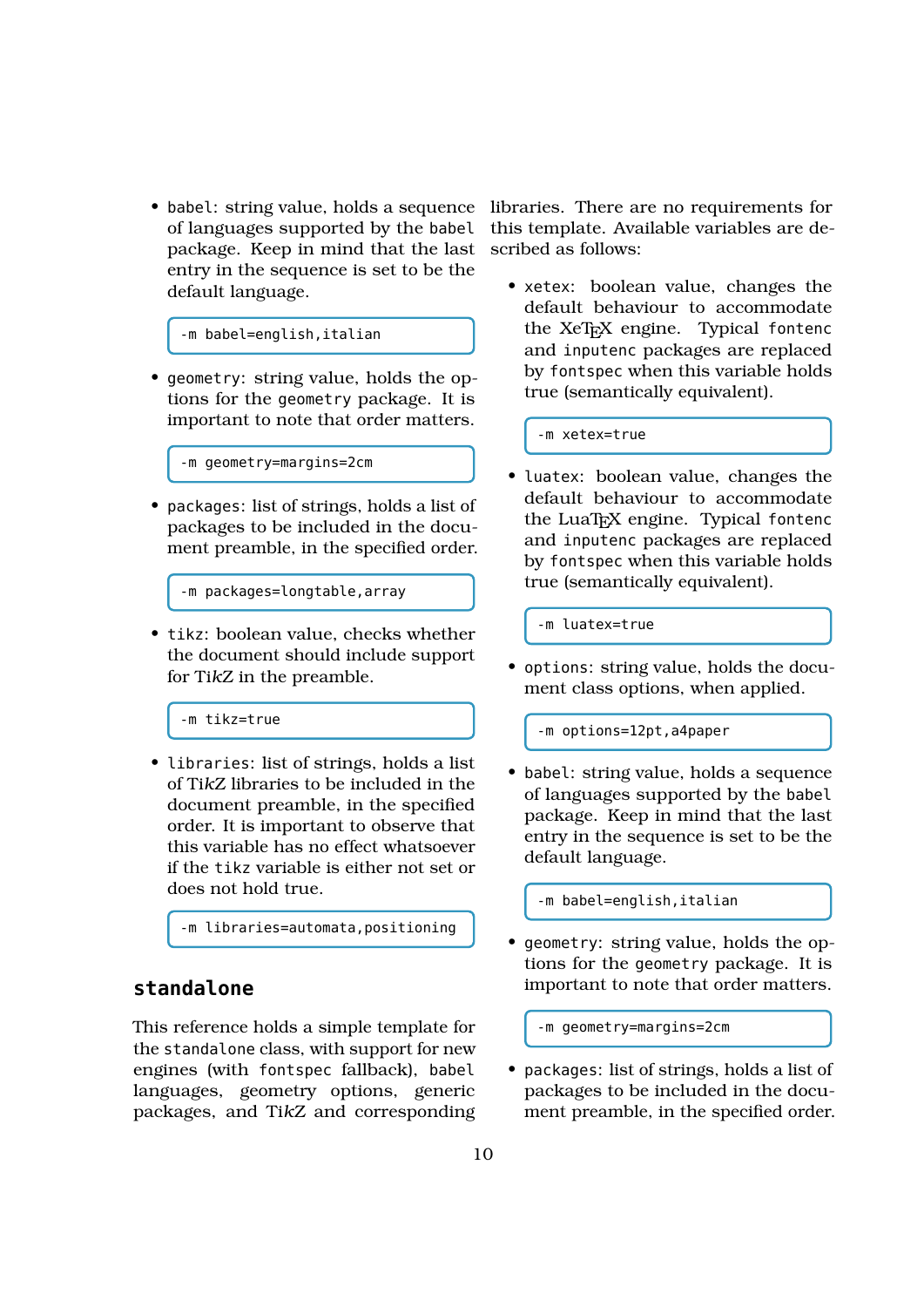-m packages=longtable,array

• tikz: boolean value, checks whether the document should include support for Ti*k*Z in the preamble.

-m tikz=true

• libraries: list of strings, holds a list of Ti*k*Z libraries to be included in the document preamble, in the specified order. It is important to observe that this variable has no effect whatsoever if the tikz variable is either not set or does not hold true.

-m libraries=automata,positioning

## **7 Final remarks**

This document aimed at being a gentle introduction to T<sub>E</sub>Xplate, a tool for creating document structures based on templates. We invite you to contribute to this project by submitting feature requests, issues and new templates:

gitlab.com/islandoftex/texplate

Happy T<sub>E</sub>Xing with T<sub>E</sub>Xplate!

### **License**

T<sub>E</sub>Xplate is licensed under the New BSD License. Please note that the New BSD License has been verified as a GPLcompatible free software license by the Free Software Foundation, and has been vetted as an open source license by the Open Source Initiative.

## **Changelog**

### **1.0.4 (current)**

#### **Fixed**

• Resolve outdated dependency with vulnerability.

#### **1.0.3 (2020-08-07)**

#### **Added**

• New to-string-list-from-file handler added. This handler converts the map entry value into a File reference and attempts to read its contents into a list of lines. If the file reference does not exist or is invalid (e.g, not a file or with insufficient permissions), an empty list is assigned instead.

#### **Changed**

- T<sub>E</sub>Xplate template path resolution<br>has changed. Use -t article to Use -t article to get the default article template. If you want to specify a file instead, use -t article.toml or -t /my/path/to/file.toml. Relative paths will be resolved against the working directory.
- Updated dependencies.

#### **1.0.2 (2020-02-02)**

#### **Fixed**

• T<sub>E</sub>Xplate now finds its templates even on Windows.